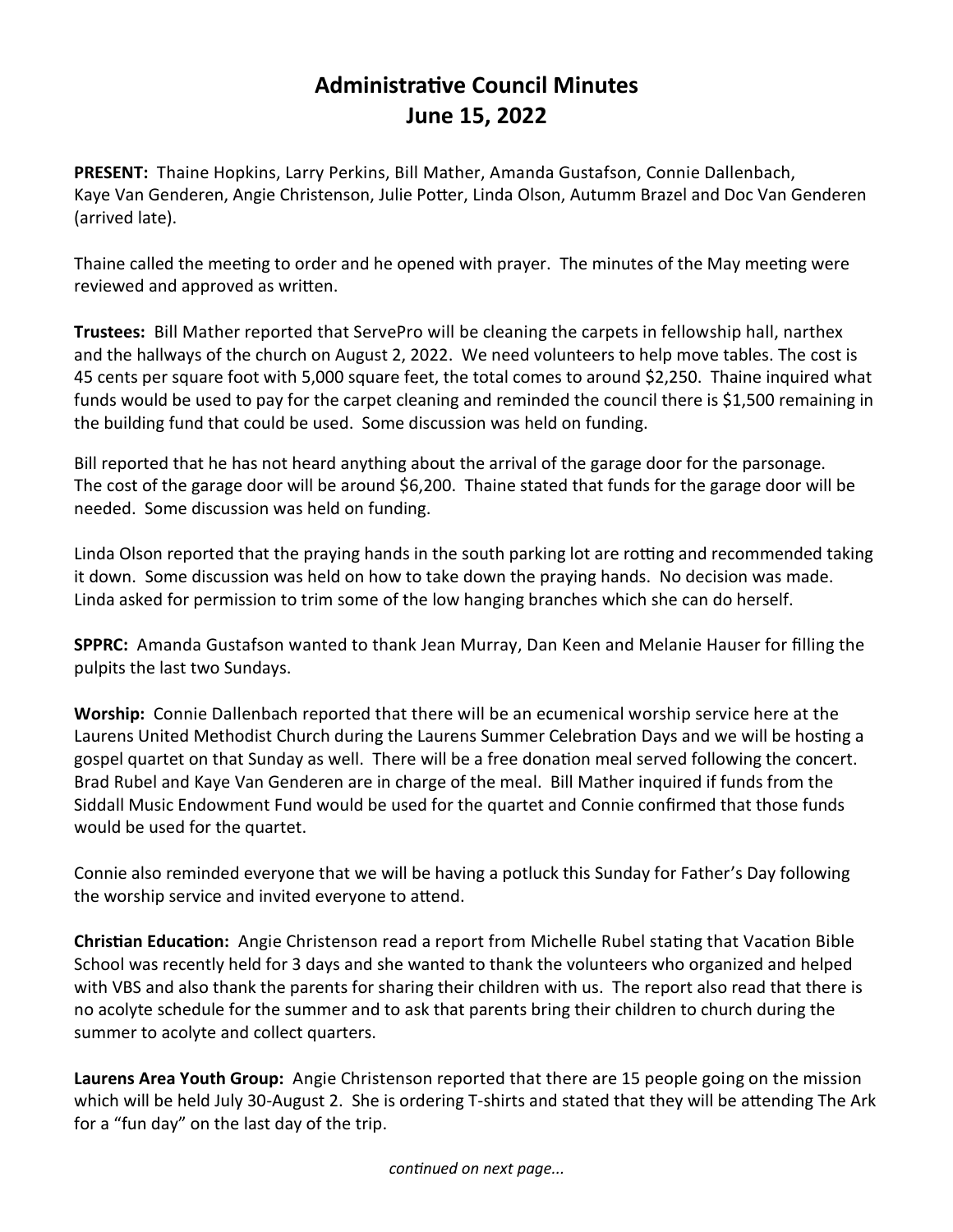Angie also reminded everyone that those participating in the mission trip are selling stock certificates so if anyone wants to purchase some to please see them. There will be a dinner and presentation held after they return from the trip. The date is to be determined.

Angie reported that the youth group will be fundraising by selling ice cream sundaes during the Laurens Summer Celebration Days on that Friday at Sportsman's Park.

**United Methodist Women:** Julie Potter reported Eve Circle was in charge of their last meeting and Mary Hanson, Amanda Gustafson's mother, presented a very informative and interesting program for the meeting.

Julie reported that the next UMW meeting will be held on September 1st at noon and Dorcas Circle will be in charge. She also stated that Dorcas Circle will not meet in the summer.

Autumm read a report from Jean Murray which stated the Special Events Committee was planning on having a Welcome Back for Pastor Deb on Sunday, July 17 in conjunction with the Sweet Harmony concert to be held that day. There will be a potluck lunch following the concert.

**United Methodist Men:** Julie Potter reported that the men had their churchyard clean up day following their last meeting. Connie Dallenbach and the Rubel family helped with the clean up day.

Bill Mather stated the men will be holding their Hamburger/Hot Dog meal during the Laurens Summer Celebration Days on that Saturday from 11 a.m.– 1 p.m.

**Endowment:** Doc Van Genderen stated that the Siddall Music Endowment Fund's last balance was \$190,000.

**Communications:** Autumm wanted to remind everyone that she and Pastor Deb will both be participating in the mission trip and that there will be no one in the office that week. She stated she had previously discussed with Thaine Hopkins about at the very least someone needs to collect the church mail as there will be incoming bills and donations. Linda Olson volunteered to collect the mail and Thaine volunteered to take care of the bills and donations.

Autumm reported that Rick and Kerrie Woodley are organizing a community movie for kids during the Laurens Summer Celebration Days on that Friday here at our church in fellowship hall. She reported that Kerrie had inquired about the church's policy on kids' ages and being chaperoned. Autumm had contacted Angie Christenson on what they used to do for community movies which used to be held at the school as our church does not have a policy in place for unchaperoned children for such events. Angie said that all kids 8 years and under had to be chaperoned by an adult. Everyone on Administrative Council agreed to adopt that policy for the event.

**Old Business:** Larry Perkins stated that he thought we needed another pictorial directory and felt it is important to have another one. Autumm stated that she has already contacted LifeTouch and they no longer do the pictorial directories. We would need to hire a professional photographer, etc. and that it would be quite an expense to the church. Angie, Linda, Amanda and Autumm all stated that with the upcoming expenses of the church that we can't afford to a pictorial directory right now. More discussion was held a pictorial directory.

*continued on next page...*